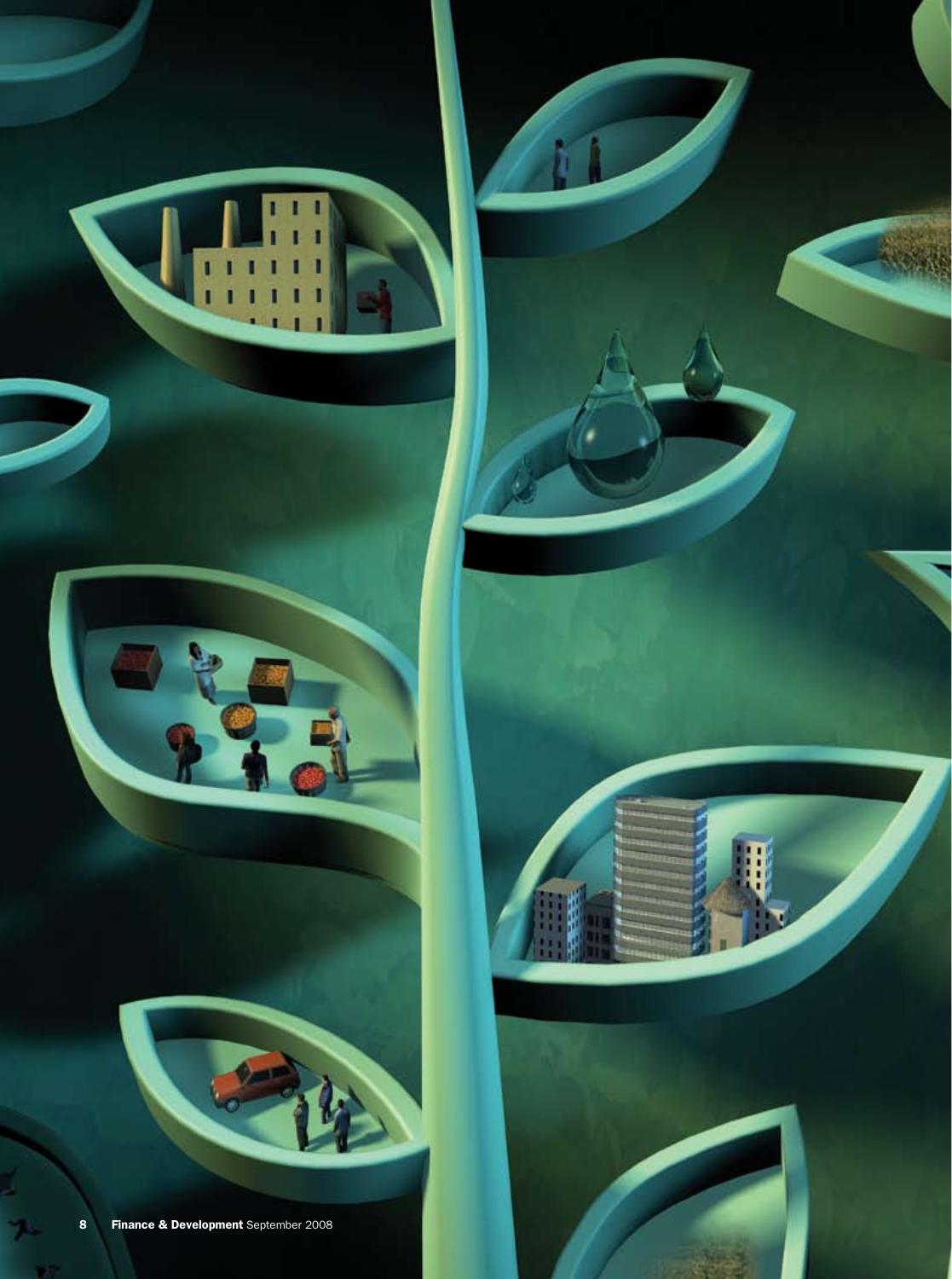# Next Low-income countries gain ground in a globalized world. The

# Low-income countries gain ground in a globalized world, but they still face major challenges

*Masood Ahmed*

If THE time East Africa's biggest initial public offering debuted in June, shares<br>in Kenya's Safaricom mobile phone company were oversubscribed by more than<br>500 percent. With over 860,000 shareholders, Safaricom now has th in Kenya's Safaricom mobile phone company were oversubscribed by more than 500 percent. With over 860,000 shareholders, Safaricom now has the widest shareholder base of any Kenyan company. Media reports said growth potential for the than 1 percent of Kenyans had a mobile phone.

Throughout the developing world—from the rice paddies of Vietnam to the tropical coastline of Mozambique—countries are making strides in their drive to raise living standards, becoming in the process the next frontier for investors. In Vietnam, the income poverty rate declined from about 58 percent in 1993 to about 16 percent in 2006, and some 34 million people have been lifted out of poverty; while in Mozambique, infant mortality has been cut from 126 per thousand in 2000 to 96 per thousand in 2006.

Given the now near-universal consensus that sustained faster growth is essential for reducing poverty in poor countries, the recent economic performance of many lowincome countries, especially in Africa, has been most encouraging. Underlying sub-Saharan Africa's average economic growth of 5.6 percent in 2003–07 are better economic policies (a far cry from the stop-go economic policies that resulted in little or no growth and high inflation through much of the 1980s and 1990s) and improved terms of trade resulting from the most favorable international economic environment since the 1960s.

But this is only one side of the story (see Box 1 on diversity among low-income countries). For the "bottom billion" (Collier, 2007) of this world, the prospects still look bleak. In some sub-Saharan countries, particularly the conflict-ridden "fragile" states with weak institutional structures, it increasingly seems that the economic and social targets embedded in the Millennium Development Goals (MDGs) will not be met. Even South Asia, which is expected to contribute most to global poverty reduction in the next decade, is likely to fall short in meeting agreed targets on primary education, gender parity in tertiary education, and child mortality and malnutrition.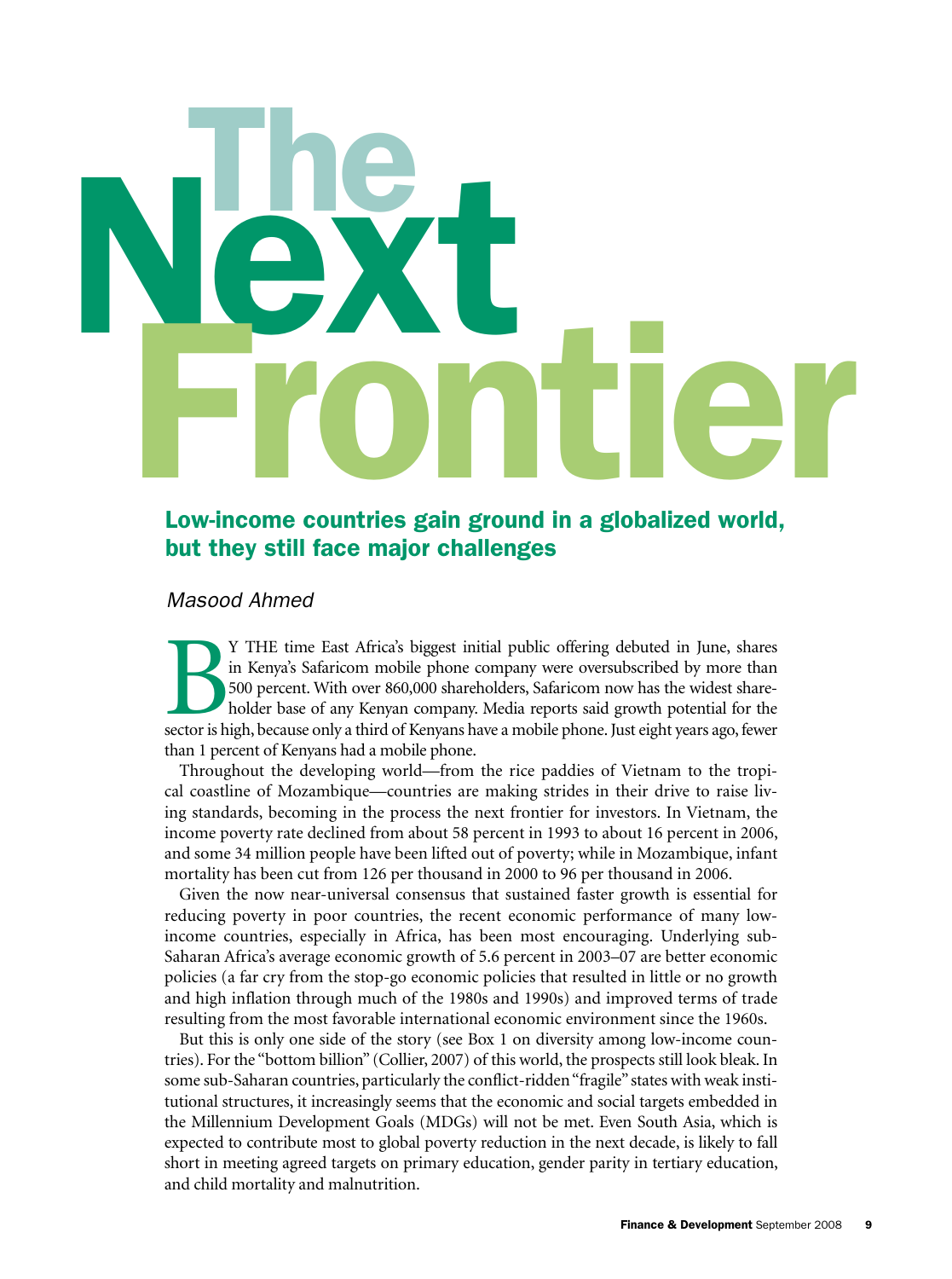Are these projected outcomes inevitable? No. They depend on how low-income countries respond and how effectively the rest of the world supports their efforts. This article identifies four major macroeconomic policy challenges facing low-income countries today—tackling rising food and fuel prices, making the changing face of aid work to their advantage, developing a stronger private sector and deeper financial markets, and strengthening the quality of their institutions. Some of these challenges do not look new—they are not. But defined by history, timing, and location, they have taken on particular nuances and emphases. Addressing them by implementing the right policies will also require sensitivity to the history, context, and traditions of each country.

### Tackling soaring food and fuel prices

Tackling the economic and social impact of soaring food and fuel prices is an immediate priority for low-income countries, some of which are at a tipping point as they confront higher inflation, balance of payments problems, and worsening poverty. These developments threaten to undermine several of the gains made recently by these countries.

Higher food prices have a larger direct effect on the purchasing power of poor households, because these households typically spend more than half of their income on food, compared with less than 10 percent on fuel. The urban poor are the worst affected. When poor families are unable to feed themselves adequately, the share of the undernourished can

rapidly rise, and malnutrition among children and pregnant women can have lasting consequences on human development. And, as the report of the Commission on Growth and Development (2008) points out, malnutrition can also affect long-term growth by lowering productivity.

"Higher food prices have a larger direct effect on the purchasing power of poor households, because these households typically spend more than half of their income on food, compared with less than 10 percent on fuel."

Without a timely and targeted collective response, the rise in global food prices could result in an additional 100 million people in low-income countries falling beneath the poverty line. The responses need to focus on immediate and long-term measures. The first priority is for the international community to help poor countries cover additional financing needs from higher food import bills and the fiscal cost of actions that help the poor. The most affected countries

### Box 1

## What are low-income countries?

Economists often use the label "low-income countries" as shorthand for countries whose average per capita income is below a certain threshold. The World Bank, for instance, puts 49 countries in this grouping; a citizen in one of these countries earns, on average, less than \$935 (in 2007 terms) a year, although significant income inequalities mean that many people earn much less than this amount and some can earn many times more. Like all income- or GDP-based groupings, this label has its advantages (one of which is it allows us to discuss, in a somewhat less fragmented way, the shared problems facing these countries), but it belies the profound diversity of these countries. This diversity is related both to static factors of circumstance—for example, geography—and to more dynamic factors of economic progress—that is, how they have fared in their journey toward development (see table).

It is useful then to think of "low-income countries" not in terms of a monolith but a spectrum of development. In terms of their economic performance over the past decade, about a quarter of these countries have seen at least a 50 percent increase in average incomes, another half have seen some improvement in their living standards, while the remaining countries have seen their average incomes stagnate or fall. The idea of a spectrum helps to highlight the unique social and economic contexts and circumstances of

### Along a spectrum

Low-income countries are diverse in many ways, including the rates at which they have grown.

| <b>Real GDP per</b><br>capita growth,<br>1997-2007 | <b>Country</b>                                                                                                                                                             |
|----------------------------------------------------|----------------------------------------------------------------------------------------------------------------------------------------------------------------------------|
| More than 50%                                      | Chad, Cambodia, Myanmar, Mozambique, Nigeria, Sierra<br>Leone, Tajikistan, Vietnam                                                                                         |
| 25%-50%                                            | Bangladesh, Burkina Faso, Ethiopia, The Gambia, Ghana,<br>Kyrgyz Republic, Lao P.D.R., Madagascar, Mali, Nepal,<br>Pakistan, São Tomé & Príncipe, Tanzania, Uzbekistan     |
| $0% - 24%$                                         | Benin, Kenya, Guinea, Malawi, Mauritania, Niger, Rwanda,<br>Senegal, Uganda, Republic of Yemen, Zambia                                                                     |
| Less than 0%                                       | Burundi, Central African Rep., Comoros, Dem. Rep. of Congo.<br>Côte d'Ivoire, Eritrea, Guinea-Bissau, Haiti, Liberia, Papua<br>New Guinea, Solomon Islands, Togo, Zimbabwe |
|                                                    |                                                                                                                                                                            |

Sources: IMF, International Financial Statistics database; and World Bank. Note: Data not available for Afghanistan, Democratic People's Republic of Korea, and Somalia.

low-income countries, but it should not obscure the countries' shared economic goal: to raise the living standards of their people through broad-based economic growth and poverty reduction, thereby providing a life of dignity and opportunity to all.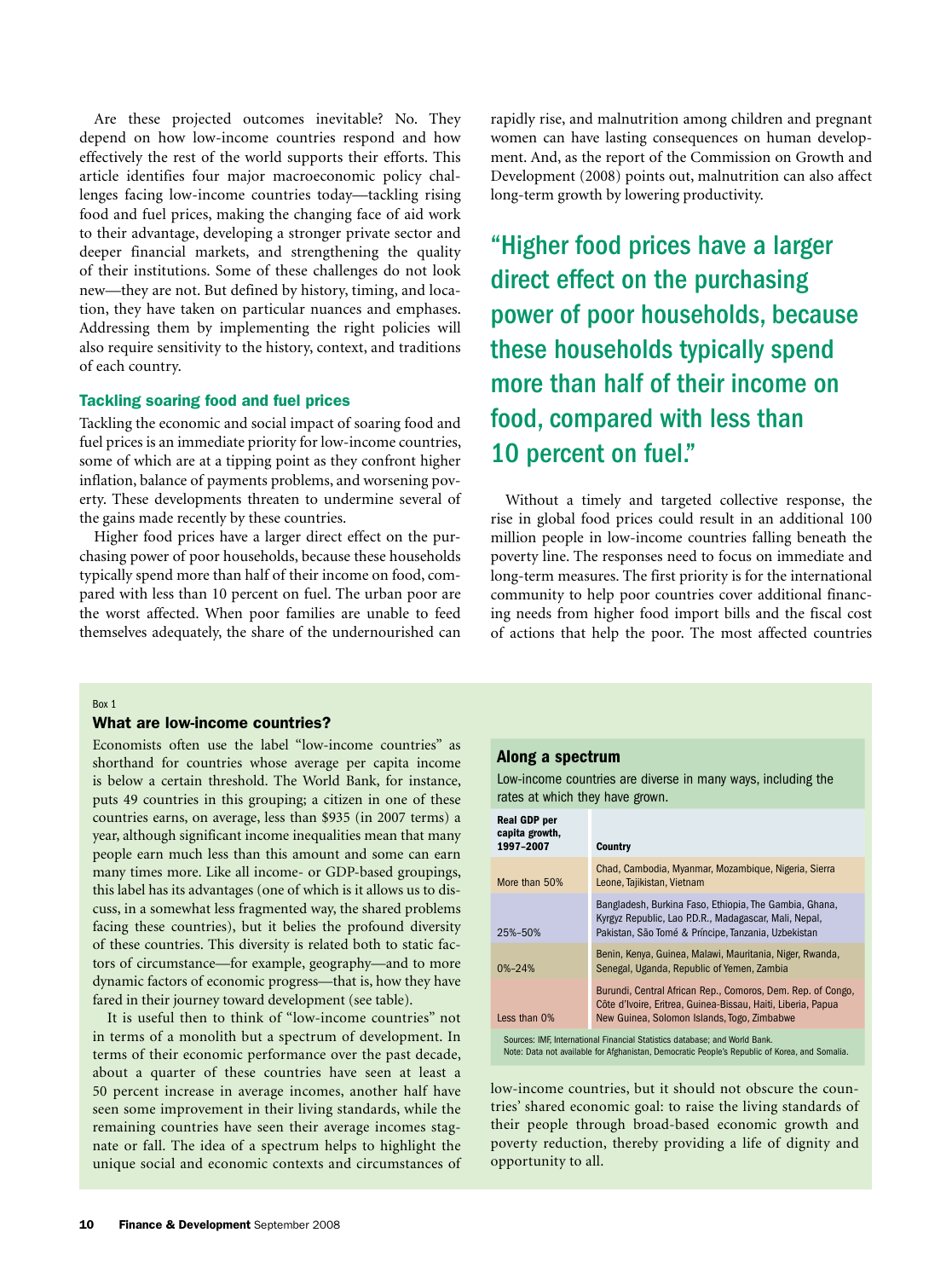should lower food prices for the poor and the vulnerable through temporary, targeted subsidies or increased aid. But, at the same time, countries should minimize introducing policies that distort prices and prevent achieving market-led solutions in the longer run. This means avoiding untargeted subsidies to lower domestic food prices, direct price controls, or export bans—all of which tend to be a disincentive for producers and could ultimately result in heightened inflationary pressures.

The food and fuel hikes are part of a broader boom that has also seen prices of many other commodities reach new highs. These price spirals have brought a number of macroeconomic management challenges to the fore. First, they have contributed to *a worrisome build-up in inflationary pressures.* Headline inflation continues to rise in many countries, which can particularly affect the countries that spend more on food than on other goods by a large margin. Because a quick return to cheap food and fuel prices is unlikely, inflation fears could keep rearing their head. A key policy challenge is to maintain the hard-won gains of bringing down inflation—and inflationary expectations—into single digits.

Second, *higher food and fuel prices can have a big balance of payments impact* (see table). According to recent IMF research (2008a and 2008b), the negative impact on many food- and fuel-importing low-income countries has been quite severe—in many cases well over 2.5 percent of GDP and, in the case of Liberia, about 15 percent of GDP, representing nearly all of its international reserves. Although some countries have been able to absorb the impact of price hikes on their balance of payments in the short term because of higher export earnings or capital inflows that have helped finance commodity imports, projections show that in about half of the African countries, the increase in the cost of food imports could exceed 1 percent of GDP in 2008. Such increases are the highest in some of the poorest countries, such as Eritrea and The Gambia (more than 2 percent).

Third, *although soaring commodity prices have benefited commodity exporters in the short term, they have also strained the capacity of budget management systems to ensure that the commodity-generated revenue is utilized effectively and transparently.* These countries need to maintain macroeconomic stability while dealing with rising foreign exchange inflows. Fortunately, many of them are determined to avoid the damaging macroeconomic effect of boom-bust commodity prices that sometimes characterized the lax management of past cycles. A number of countries are setting up special arrangements to use these (possibly temporary) resources for maximum long-term advantage.

Finally, *given that food prices are likely to remain high for some years, low-income countries should seize this opportunity to encourage the expansion of domestic agricultural production.* Investing in and improving infrastructure, distribution, and storage systems; increasing efficiency through competition; providing a stable regulatory environment and access to financing; and removing trade barriers can all help in enhancing agricultural productivity. In fact, Ravallion and van de Walle (see "Land and Poverty in

# Hardest hit

Strong food and oil price shocks are having a big balance of payments impact in many low-income countries in sub-Saharan Africa.

|                      |        | <b>BOP impact as percent of GDP</b> |             |                    |  |
|----------------------|--------|-------------------------------------|-------------|--------------------|--|
|                      |        |                                     | Other       |                    |  |
|                      | Food   | Oil                                 | commodities | <b>Total shock</b> |  |
| Liberia              | $-4.5$ | $-11.1$                             | 0.3         | $-15.3$            |  |
| Guinea-Bissau        | $-1.1$ | $-7.6$                              | 0.0         | $-8.8$             |  |
| Eritrea              | $-2.4$ | $-6.1$                              | $-0.1$      | $-8.6$             |  |
| Comoros              | $-2.7$ | $-2.9$                              | $-0.9$      | $-6.5$             |  |
| Togo                 | $-0.4$ | $-5.6$                              | 0.6         | $-5.5$             |  |
| Gambia, The          | $-2.7$ | $-2.3$                              | 0.0         | $-5.1$             |  |
| <b>Malawi</b>        | $-0.8$ | $-2.9$                              | $-1.0$      | $-4.7$             |  |
| Sierra Leone         | $-0.9$ | $-3.7$                              | 0.1         | $-4.4$             |  |
| Guinea               | $-1.6$ | $-3.6$                              | 1.0         | $-4.2$             |  |
| Madagascar           | $-0.7$ | $-3.1$                              | 0.0         | $-3.7$             |  |
| <b>Burundi</b>       | $-0.4$ | $-3.9$                              | 0.9         | $-3.4$             |  |
| Ethiopia             | $-0.8$ | $-2.6$                              | 0.4         | $-3.0$             |  |
| <b>Burkina Faso</b>  | $-0.3$ | $-2.7$                              | 0.5         | $-2.5$             |  |
| Central African Rep. | $-0.8$ | $-1.8$                              | 0.1         | $-2.4$             |  |
| <b>Benin</b>         | $-0.6$ | $-2.0$                              | 0.3         | $-2.2$             |  |
| Congo, Dem. Rep.     | $-1.5$ | 0.0                                 | 0.0         | $-1.5$             |  |
| Zimbabwe             | $-0.4$ | $-1.7$                              | 0.8         | $-1.3$             |  |

Sources: Adapted from IMF (2008b); UN Comtrade; IMF, World Economic Outlook database; and IMF staff calculations.

Note: The balance of payments (BOP) impact is calculated as the trade balance change resulting from changes in the terms of trade for each country. It measures the effect of the expected increase in prices of exports and imports in 2008, compared with 2007 (volumes of trade are as of 2007), as a share of GDP. The oil prices used in the calculations are \$71.1 a barrel in 2007 and \$112 a barrel in 2008. Data as of June 30, 2008.

Reforming East Asia" on p. 38 in this issue) underscore the importance of agrarian reforms in reducing poverty in both Vietnam and China and the lessons this holds for other low-income countries.

### Making aid work better

The second challenge is to make aid more effective. About half the low-income countries continue to depend heavily on external aid to finance their development programs. After nearly two decades of stagnation, aid volumes have begun to rise significantly in recent years, and a concerted international effort is attempting to make aid more effective in reducing poverty and promoting development. Many new donors have entered the development financing arena. This scaling up of aid has brought fresh opportunities for recipient countries, but also put pressure on donors and recipients to make sure that aid is used and managed effectively (see "Improving the Effectiveness of Aid" on p. 15 in this issue).

The emergence of "nontraditional" bilateral donors (that is, those who are not members of the OECD's Development Assistance Committee, or DAC), global funds, private foundations, corporations, and nongovernmental organizations is changing the donor landscape. The non-DAC bilateral donors, which outnumber the 23 DAC donors, include Brazil, China, India, Malaysia, Russia, Venezuela, Saudi Arabia and other oil-rich countries in the Middle East, as well as some recent members of the European Union. Together these donors are estimated to have provided more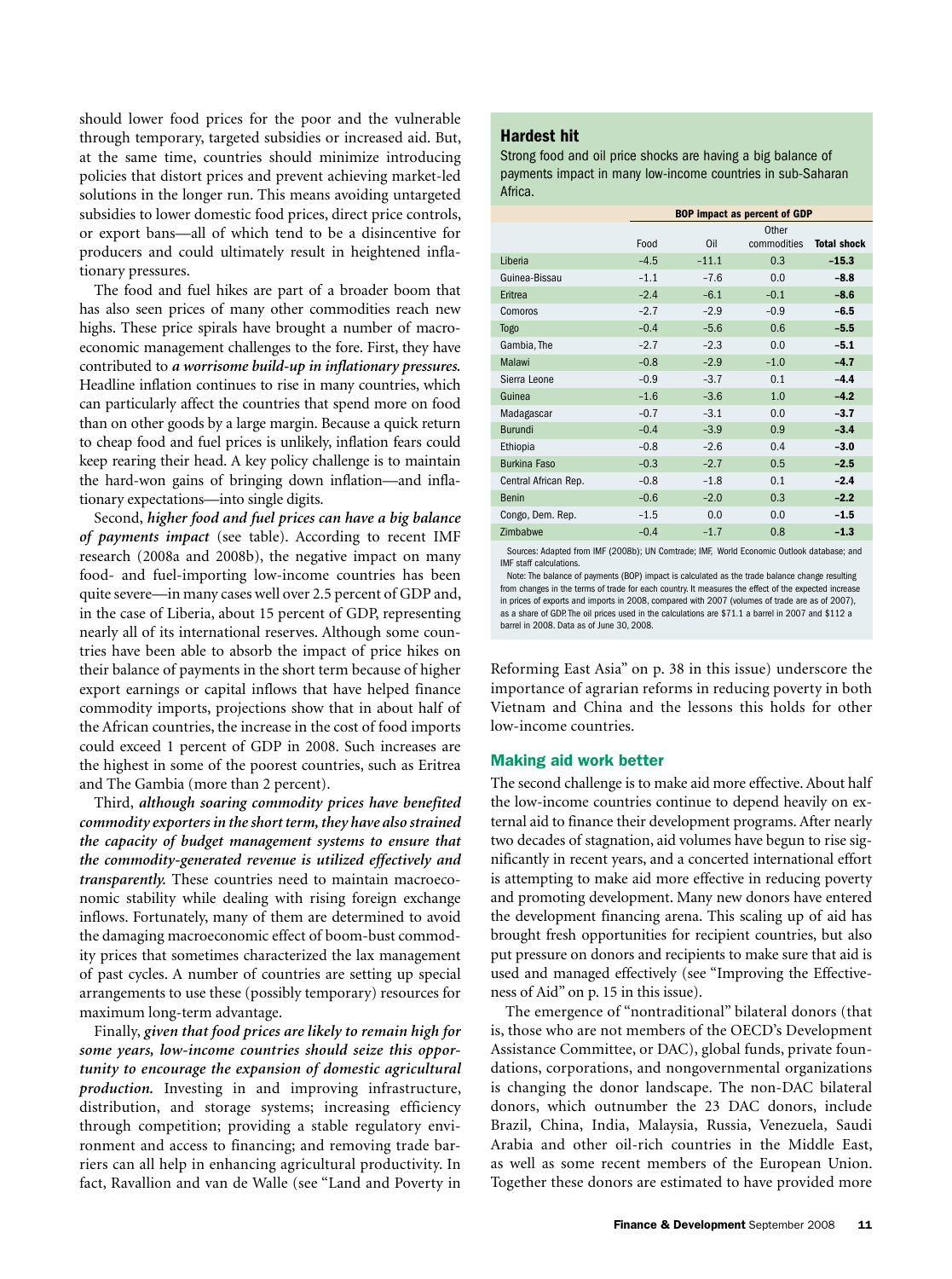than \$12 billion in financing in 2006. According to some estimates, China and India are providing about \$3 billion in combined aid a year, and both are developing larger aid programs.

Alongside new donor countries, global funds that are focused on specific objectives, especially in the health sector, are fast becoming prominent vehicles for the delivery of financing and programs. Integrating these "vertical funds" into a country-based "horizontal delivery infrastructure" is a priority for aid effectiveness. And private donors, including major foundations, are also contributing a substantial amount of aid. For instance, the Bill & Melinda Gates Foundation alone provided more than \$2 billion in grants in 2007. In addition, according to OECD estimates, nongovernmental organizations in DAC countries are providing a significant amount of funding.

These new players are bringing additional financing, fresh ideas, and new business models into development financing. But the proliferation of donors with smaller shares of total aid is also raising issues of more effective project selection and aid delivery and management (Kharas, 2007). For instance, the average number of donors per country increased from 12 in the 1960s to about 33 during 2001–05. There are more than 230 international organizations, funds, and programs that provide aid—more than the number of developing countries they are meant to assist. Managing aid flows from many different donors is difficult for recipient countries with insufficient administrative capacity, because different donors insist on using their own processes for implementing and monitoring projects. This points to the need for donors to *harmonize aid procedures* to deliver better-quality aid that can be better managed by recipient countries.

The Paris Declaration on Aid Effectiveness, adopted in 2005 by donor and recipient countries, sets out 56 commitments for better delivery and management of aid. Its implementation has already spurred important reforms of the aid system, though a lot remains to be done for donor programs to be effectively aligned behind country-based priorities (see "A Work in Progress" on p. 20 in this issue). Key issues are aligning aid priorities better with recipient country goals, ensuring continued debt sustainability, and making aid more predictable (see "Managing Aid Surprises" on p. 34 in this issue). From the recipients' perspective, it is important that the countries that have recently benefited from debt relief ensure that, in accessing increased financing, they don't build up unsustainable debt burdens again.

### Creating a good business climate

The third big challenge is to develop a business climate that will support a vibrant and competitive private sector, which will create jobs and sustain broad-based growth. Part of the solution to this challenge is to develop liquid and wellfunctioning domestic capital markets that can support private sector growth.

Stronger integration with global financial markets represents an important opportunity for low-income countries to raise foreign capital and channel it to finance growth-

### Rising flows

Private capital flows to low-income countries in sub-Saharan Africa have been increasing.



enhancing development. In sub-Saharan Africa, private capital flows have grown almost fivefold in the past seven years: from \$11 billion in 2000 to \$53 billion in 2007. Such flows have increased rapidly since 2004 to low-income countries as a group, although they have decreased to resource-intensive low-income countries (see chart). And between 2001 and 2007, foreign direct investment (FDI) has remained stable at \$15–\$21 billion (IMF, 2008c).

A number of countries in sub-Saharan Africa in fact are achieving a "frontier emerging market" status as their financial markets mature sufficiently to permit portfolio investment by international investors (see "The Rise of Africa's 'Frontier' Markets" on p. 30 in this issue). Consider Ghana. It entered the global capital market in September 2007 with a \$750 million bond issue that was more than four times oversubscribed. With terms similar to those for Ghana, Gabon issued \$1 billion in bonds to repay its Paris Club debt.

Several African countries that have made significant progress toward macroeconomic stability and debt sustainability have also succeeded in selling treasury bills in their own currency to foreign investors. At the end of June 2007, foreigners held more than 14 percent of domestic currency government debt in Zambia, 11 percent in Ghana, and a significant share of such debt in Tanzania and Uganda (Wakeman-Linn and Nagy, 2008).

But although some African countries are doing well, progress is uneven. Indeed, data show that although the share of private capital flows to sub-Saharan Africa is growing, such flows are neither evenly spread across countries nor large or diversified, particularly if FDI is excluded (Ratha, Mohapatra, and Plaza, 2008). After all, between 2000 and 2007, South Africa and Nigeria accounted for nearly half of the FDI, and South Africa accounted for more than 85 percent of the portfolio inflows (IMF, 2008c). And for many low-income countries, official aid flows and inward official sector FDI by state-owned entities of other governments still account for the bulk of external capital flows.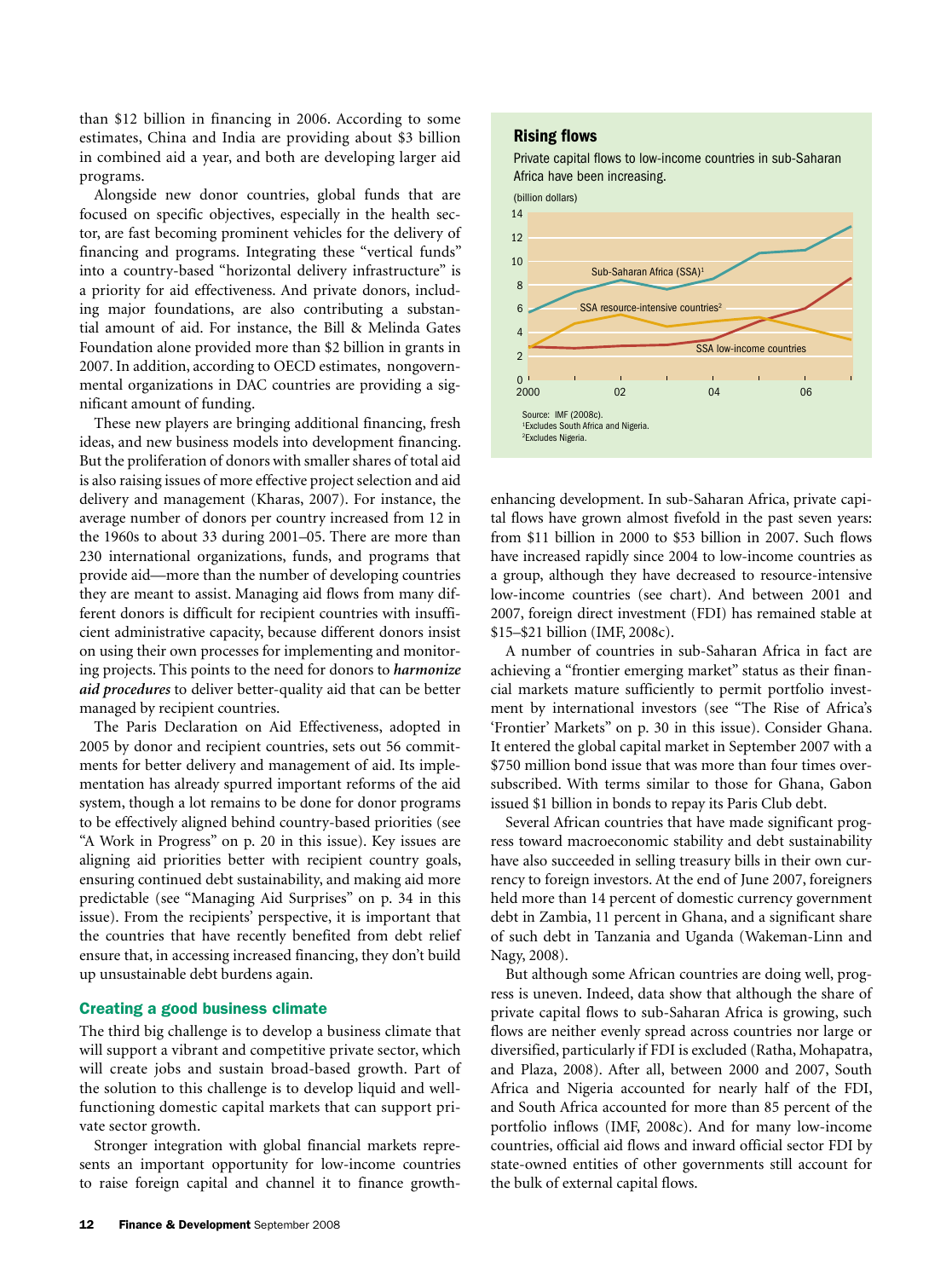To attract more investment and outside capital, countries need to liberalize their economies. Creating the right policy framework and developing a sequenced liberalization strategy are critical to successfully integrating with the global economy. But opening up the economy to outside capital flows has its risks—and here low-income countries can learn from the experience of today's emerging market economies.

Instituting well-designed capital account policies and financial liberalization strategies is a multistep process. In the short term, it involves reviewing capital account regulations to enhance transparency, consistency, and efficiency. In the medium term, a well-sequenced and well-timed liberalization strategy is needed—longer-term and more stable flows should be liberalized first, leaving enough time for implementing robust regulatory and supervisory frameworks for private sector financial institutions to take root. In addition, countries should have in place the ability to monitor capital inflows. Only then would a full lifting of existing controls be appropriate.

Low-income countries need to strengthen all aspects of local debt and equity market development—from the legal and the regulatory to the infrastructural. By developing the appropriate currency borrowing (and creditor) mix, countries can play a key role in enhancing the depth and liquidity of these markets, and in creating healthy conditions for corporate borrowers to access markets.

### Strengthening institutions

The fourth challenge is to improve the institutions needed to foster development (see, for example, the 2005 report of the Commission for Africa). It is now broadly accepted that a

### Box 2

### The IMF's role in low-income countries

With more than one billion people still living on less than \$1 a day, extreme poverty remains a critical issue for the international community, especially in the low-income IMF member countries—which are two-fifths of its total membership.

The IMF is committed to supporting low-income countries in making progress on eradicating extreme poverty, achieving the Millennium Development Goals, and moving toward middle-income status through its three key functions—lending, technical assistance, and economic surveillance and policy advice.

The IMF's focus is on macroeconomic and financial stability, which are the underpinnings of sustained growth and poverty reduction. Within this overall focus, work in individual countries reflects their specific needs and economic circumstances. The IMF recognizes that the countries themselves lead their development goals and efforts, and that it must work closely with a broader group of donors and agencies in providing this support.

*Lending.* About 80 percent of the IMF's lending programs are with low-income countries. The IMF provides concessional financing to poor countries facing balance of payments problems through the Poverty Reduction and Growth Facility and, key to development lies in the quality of a country's political, legal, and economic institutions. Research has shown that institutions can matter far more than geography (see Acemoglu, Johnson, and Robinson, 2008; and Rodrik, 2004), but also that quality institutions are as much a result of economic prosperity as they are its cause.

The relationship of good institutions and economic prosperity may not always be linear or straightforward, but it is clear that weak institutions undermine the political will or means necessary to put in place appropriate policies or implement key reforms. Also, stable political and legal structures in which property rights are enforced are critical in attracting investors, as is a degree of equality in society that allows different segments to participate in economic life (Acemoglu, 2003). More, and better, investment is one of the main ingredients of sustained growth.

Low-income countries have implemented important political and institutional reforms in recent years. Many of these countries have switched to democratic institutions and multiparty elections. According to the report of the Commission on Growth and Development (2008), "In many countries [in sub-Saharan Africa], if not most, a new generation of leaders is in power, committed to growth and to more open and accountable government. Institutions have also improved in a number of places." But more remains to be done in many of these countries.

Although many nations face serious institutional challenges, the international community has focused on so-called fragile states—countries characterized by weak institutional capacities and governance, social tension, and political instability—in

for temporary needs arising from external shocks, through the Exogenous Shocks Facility. For countries that do not need financial assistance, the Policy Support Instrument underpins the design of effective economic programs and signals IMF endorsement to donors, multilateral development banks, and markets. Many low-income countries are also eligible for initiatives aimed at reducing external debt. Countries that have obtained debt relief are spending, on average, four times as much on social services than on debt service.

*Technical assistance.* The IMF provides assistance and training to help member countries strengthen their capacity to run good fiscal, monetary, exchange rate, and debt policies. On average, the IMF sends four times more technical assistance missions a year to low-income countries than to the rest of its members. In recent years, the IMF has reinforced its efforts by establishing regional technical assistance centers in the Pacific; the Caribbean; East, West, and Central Africa; and the Middle East.

*Surveillance.* Low-income countries benefit from the regular advice on macroeconomic policies that the IMF provides to all 185 members. The IMF is also strengthening its tools to help these countries reap the full benefits of globalization while managing its risks, for instance, by providing support in other areas that are critical to growth, particularly trade, and by making financial sector analysis an integral part of its policy advice in the surveillance of individual economies.